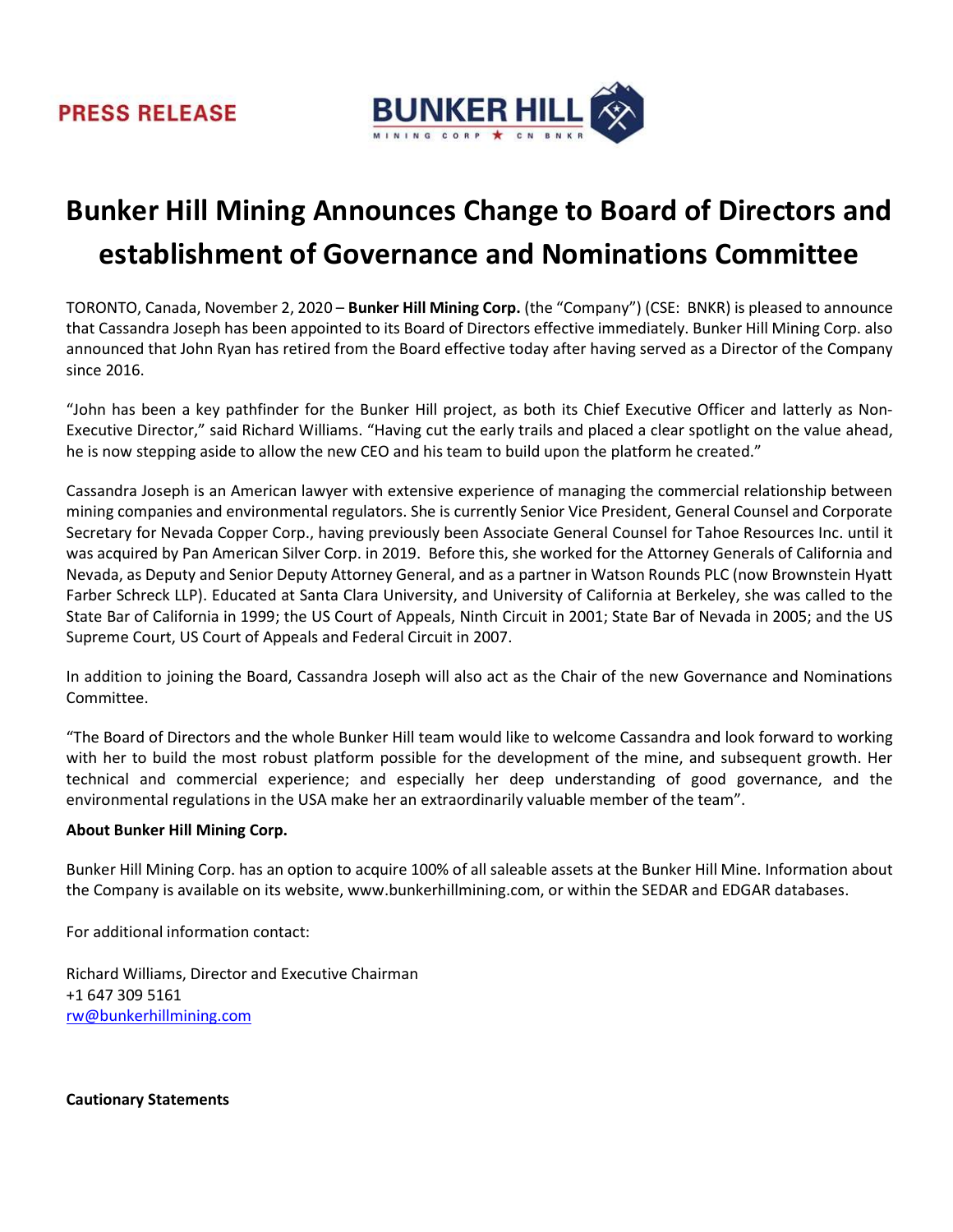

## **PRESS RELEASE**

Certain statements in this news release are forward-looking and involve a number of risks and uncertainties. Such forward-looking statements are within the meaning of that term in Section 27A of the Securities Act of 1933, as amended, and Section 21E of the Securities Exchange Act of 1934, as amended, as well as within the meaning of the phrase 'forward-looking information' in the Canadian Securities Administrators' National Instrument 51-102 – Continuous Disclosure Obligations. Forward-looking statements are not comprised of historical facts. Forward-looking statements include estimates and statements that describe the Company's future plans, objectives or goals, including words to the effect that the Company or management expects a stated condition or result to occur. Forward-looking statements may be identified by such terms as "believes", "anticipates", "expects", "estimates", "may", "could", "would", "will", or "plan". Since forward-looking statements are based on assumptions and address future events and conditions, by their very nature they involve inherent risks and uncertainties. Although these statements are based on information currently available to the Company, the Company provides no assurance that actual results will meet management's expectations. Risks, uncertainties and other factors involved with forward-looking information could cause actual events, results, performance, prospects and opportunities to differ materially from those expressed or implied by such forward-looking information. Forward looking information in this news release includes, but is not limited to, the Company's intentions regarding its objectives, goals or future plans and statements. Factors that could cause actual results to differ materially from such forward-looking information include, but are not limited to: the ability to predict and counteract the effects of COVID-19 on the business of the Company, including but not limited to the effects of COVID-19 on the price of commodities, capital market conditions, restriction on labour and international travel and supply chains; failure to identify mineral resources; failure to convert estimated mineral resources to reserves; the inability to complete a feasibility study which recommends a production decision; the preliminary nature of metallurgical test results; delays in obtaining or failures to obtain required governmental, environmental or other project approvals; political risks; changes in equity markets; uncertainties relating to the availability and costs of financing needed in the future; the inability of the Company to budget and manage its liquidity in light of the failure to obtain additional financing, including the ability of the Company to complete the payments pursuant to the terms of the agreement to acquire the Bunker Hill Mine Complex; inflation; changes in exchange rates; fluctuations in commodity prices; delays in the development of projects; capital, operating and reclamation costs varying significantly from estimates and the other risks involved in the mineral exploration and development industry; and those risks set out in the Company's public documents filed on SEDAR. Although the Company believes that the assumptions and factors used in preparing the forward-looking information in this news release are reasonable, undue reliance should not be placed on such information, which only applies as of the date of this news release, and no assurance can be given that such events will occur in the disclosed time frames or at all. The Company disclaims any intention or obligation to update or revise any forward-looking information, whether as a result of new information, future events or otherwise, other than as required by law. No stock exchange, securities commission or other regulatory authority has approved or disapproved the information contained herein.

#### Cautionary Note to United States Investors Concerning Estimates of Measured, Indicated and Inferred Resources

This press release has been prepared in accordance with the requirements of the securities laws in effect in Canada, which differ from the requirements of U.S. securities laws. Unless otherwise indicated, all resource and reserve estimates included in this press release have been disclosed in accordance with NI 43-101 and the Canadian Institute of Mining, Metallurgy, and Petroleum Definition Standards on Mineral Resources and Mineral Reserves. NI 43-101 is a rule developed by the Canadian Securities Administrators which establishes standards for all public disclosure an issuer makes of scientific and technical information concerning mineral projects. Canadian disclosure standards, including NI 43-101, differ significantly from the requirements of the United States Securities and Exchange Commission ("SEC"), and resource and reserve information contained in this press release may not be comparable to similar information disclosed by U.S. companies. In particular, and without limiting the generality of the foregoing, the term "resource" does not equate to